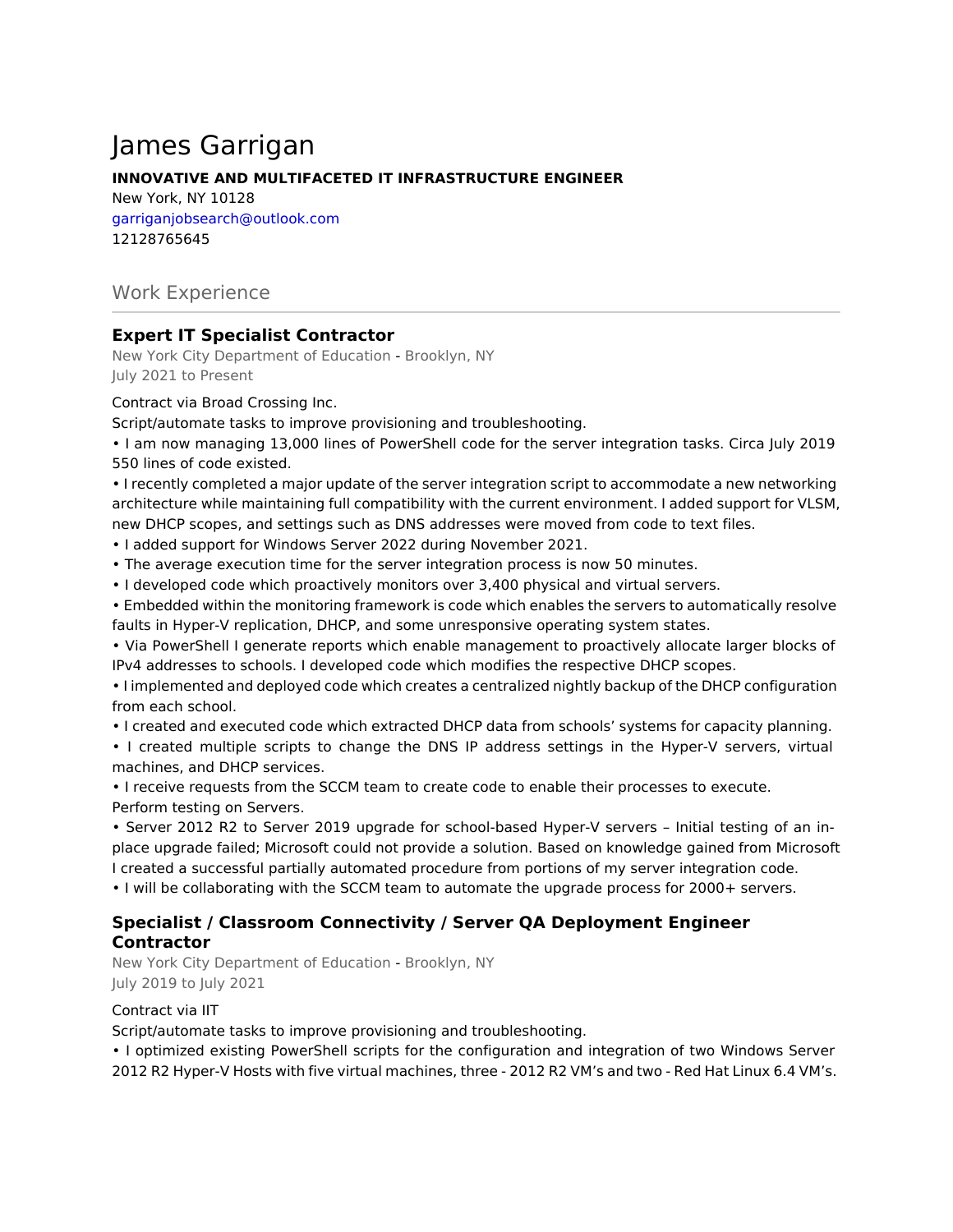• I reduced the integration's deployment time by approximately 50%.

• I significantly reduced the quantity of manual input for the integration. I used plink.exe to automate tasks which were manually executed within the vi editor. I also used winscp.exe to automate copying files.

• I utilized Excel to create an integration checklist.

• I created new versions of the integration scripts for Windows Server 2012R2, Windows Server 2016, Windows Server 2019, RHEL 7.7, RHEL 8.2, and CentOS 7.

• I created Red Hat and CentOS Kickstart images which enable automated custom settings per site. The existing RHEL 6.4 script required the operator to manually enter the IP settings and the host name.

• Within the integration script I provided the operator with the ability to selectively execute blocks of code thus enabling the operator to both recover from errors and rebuild individual VM's.

• I created a PowerShell script which locates and resolves Hyper-V replication problems.

Create and update documentation of all work effort to support server integration for sites, including design documents and process diagrams

• I created documentation for the pre-integration tasks and the integration tasks.

• I update the documentation as needed and I share it with the related teams.

• I also execute live demonstrations for my colleague, a NYC DOE employee, so he becomes aware of the process changes.

Perform testing on Servers.

• All blocks of code that execute changes are tested within an IT lab prior to being used in the production environment. Creating an IT lab was my first significant request to the Server Operations team.

• I created a quality assurance procedure to verify the configuration of the integration.

Support for client's end-users and vendors within the scope of the Classroom Connectivity Project, DHCP, DNS

• Daily tasks include receiving help desk tickets, executing the scope of work, and updating the tickets.

#### **Information Technology Contractor**

New York City Department of Education - Brooklyn, NY July 2019 to July 2019

#### **Contract**

• Provide support for the Classroom Connectivity Project of school server integration including but not limited to delivery, installation, and break/fix activities.

• Configure physical (Windows 2012 R2 Core) and virtual servers (3 Windows VMs and 2 Linux VMs), Remote Access cards, Active Directory, DNS Services, LAN and network services.

• Troubleshoot and provide support for hardware and software problems during the server integration including, but not limited to, DHCP, DNS, Active Directory, SNMP, TCP/IP, and WINS.

• Create and update documentation of all work effort to support server integration for sites, including design documents and process diagrams

• Perform testing on Servers.

• Interact with the client's end-users and vendors to resolve logistic and hardware issues with equipment.

• Script/automate tasks to improve provisioning and troubleshooting.

#### **IT Support Engineer**

PHM Services - New York, NY April 2019 to April 2019

#### **IT Support Engineer**

Baseil Associates - New York, NY March 2019 to March 2019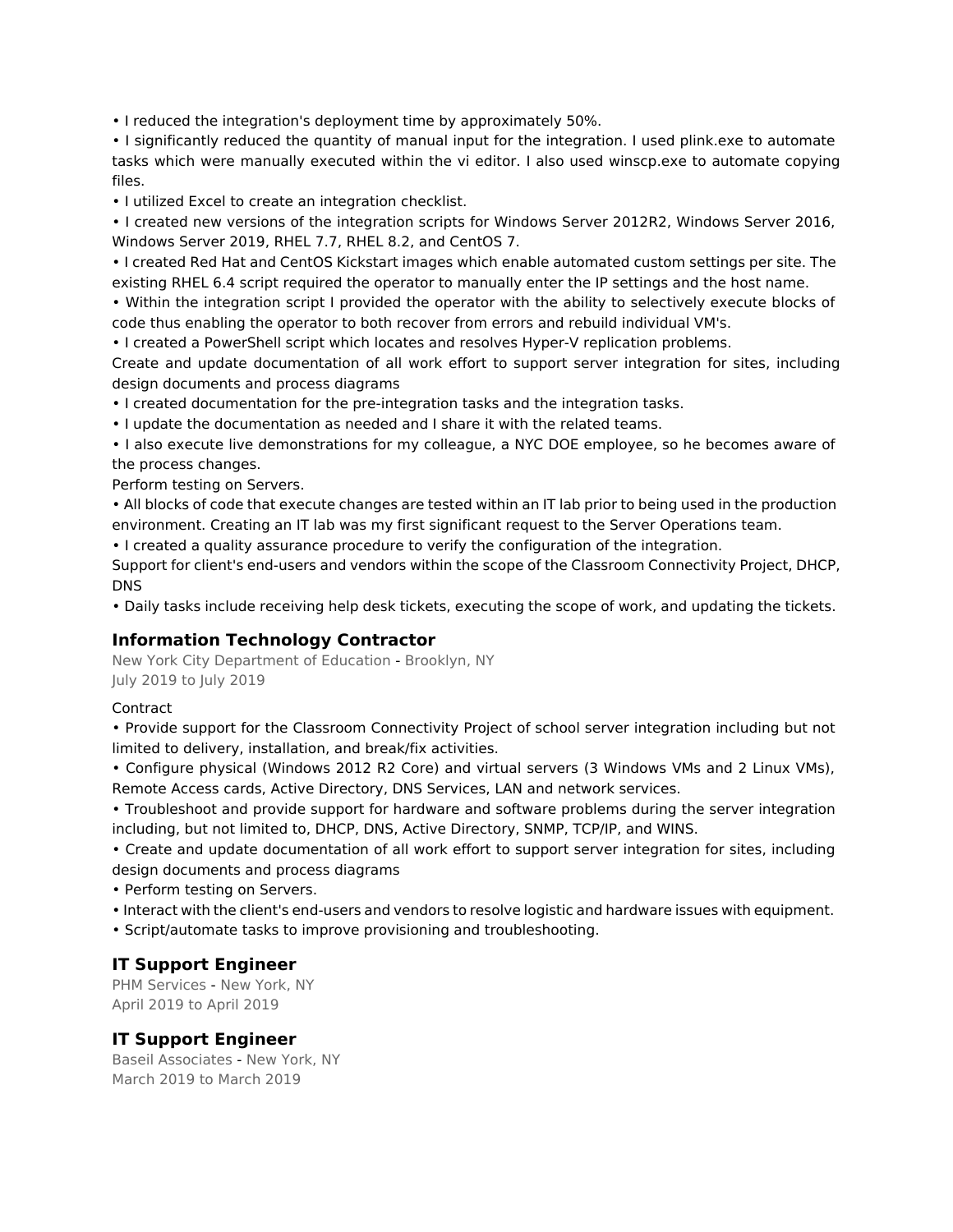# **IT Support Engineer**

PHM Services - New York, NY December 2018 to March 2019

#### **IT Support Engineer**

SourceWave Inc. - New York, NY November 2018 to December 2018

#### **IT Infrastructure Engineer**

Kipany Productions, Ltd - New York, NY May 2018 to October 2018

#### **IT Systems Field Engineer**

PHM Services - New York, NY May 2017 to May 2018

#### **IT Messaging Contractor Via Kforce**

New York City Department of Information Technology & Telecommunications - Brooklyn, NY January 2017 to May 2017

#### **IT Systems Consultant Via PHM Services**

Industrial and Commercial Bank of China Financial Services LLC - New York, NY July 2016 to December 2016

#### **IT Infrastructure Engineer / Team Leader**

Lloyds Bank, Plc. - New York, NY March 2011 to May 2016

#### Full-time

• I was a trusted advisor to management, developed innovative solutions for unique problems, delivered projects in a timely and efficient manner, resolved end user and other technical issues, and shared knowledge with colleagues.

• Participated in a datacenter migration: Data circuits | Created a script to copy data from EMC storage to NetApp storage. The script leveraged Robocopy and recursive logic to mitigate issues with long file/ folder paths

• PowerShell / batch file scripts / scheduled tasks were utilized to extract and forward data via email to UK teams

• A PowerShell script was created to increase the efficiency of the monthly Microsoft patch installation process. The script stopped services on related groups of servers, application servers followed by the database servers. All patches were installed and the database services were started followed by the application services.

• Redesigned the US Active Directory - Forest Consolidation | Group Policy | Schema updates - to harmonize US AD to headquarters' directives with minimal impact to production

• Implemented Cisco IronPort email security appliances with redundancy

• Implemented MessageLabs SPAM Manager: Reduced IT overhead | Provided better service to the colleagues

• Managed Microsoft Exchange - Consolidated Exchange Organizations | Upgraded Exchange 2003 to Exchange 2007 Microsoft Clusters (CCR's) on VMware / Implemented BlackBerry 5.x and 12.x with high availability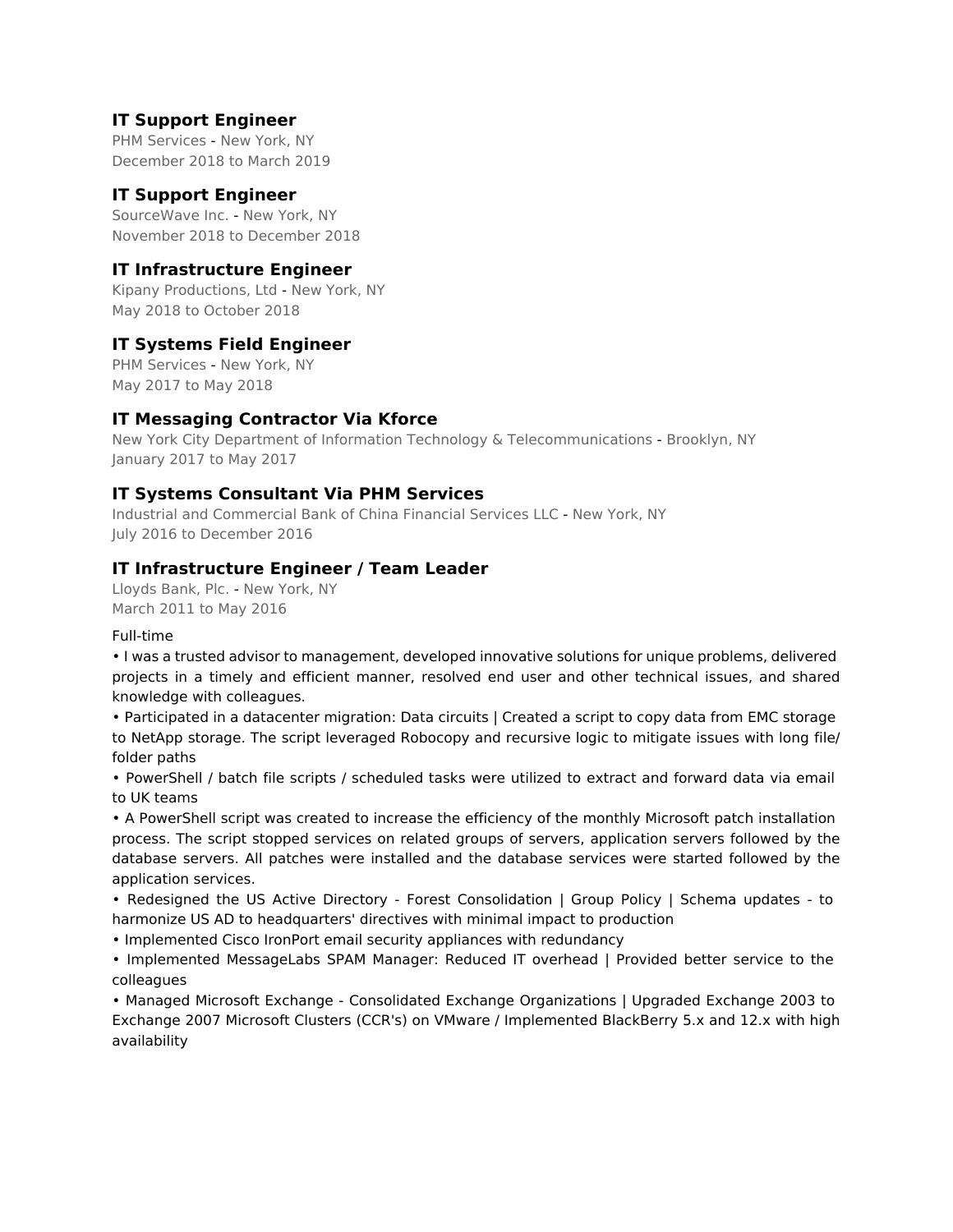• Integrated InfoBlox DNS physical and virtual appliances with Microsoft DNS: Harmonized US and UK systems and enhanced the security posture of the IT environments

• Managed RightFax | Upgrades | SIP line migration | BCP via VMware Site Recovery Manager

• Optimized / redeployed Websense and Microsoft ISA to achieve better integration in the production and the DR datacenters thus eliminating past issues | Leveraged pac files - enabled a simple method of automatic failover/ load-balancing. Utilized group policies to push the configuration to servers and workstations

• Replaced Websense / Microsoft ISA with appliances from Trustwave (M86): Malware filtering, URL filtering, Internet Proxy - Created the initial polices, regex expressions … - handed over to the US IT Security team

• Participated in the rollout of Windows 7 | Policies | Configuration | Application Palette

• Composed documentation for business requirements, project implementation, bulletins, Visio diagrams

• Created PowerPoint presentations to educate and to build consensus for strategic decisions

• Acted as IT Liaison to internal and external counsel for all US and relevant UK Legal Discovery (e-discovery), gathering relevant data for active and pending litigation. Application - Enterprise Vault Discovery Accelerator

• Managed the US IT Compliance (FINRA) program for a broker/dealer business from inception, employing Enterprise Vault Compliance Accelerator with WORM storage to satisfy FINRA requirements 17a-3 and 17a-4

• Responsible for the annual audit with the Bank's 3rd party designee to FINRA

• Implemented Globanet's Merge1 to capture BlackBerry SMS | PIN-to-PIN | Bloomberg Email

• Implemented Actiance Vantage software to capture Cisco Jabber chat data

• Managed and executed the IT Infrastructure tasks for a business divestment

• Provided guidance to the UK e-surveillance program to satisfy a LIBOR requirement for the FSA

• Primary contact between US IT Infrastructure and UK - Home Office IT for Cyber-security and Infrastructure projects | IT related - Architecture, Project funds, Human Resources - Training systems | Employee Records

• Built multiple VMware-based preproduction test environments in the US that were integrated with the respective UK headquarters IT test environments to facilitate the deployment of UK application/systems in the US

• Leveraged VMware to deploy Windows servers from OS templates integrated with UK standard build scripts

• Assisted with the administration and maintenance of VMware vSphere, NetApp SAN, Citrix XenApp, **NetScaler** 

#### **IT Infrastructure Engineer Contractor via Apex Systems**

Lloyds Bank, Plc. - New York, NY September 2010 to March 2011

# Education

**Cisco CCNA** Compu21 - Flushing, NY 2018 to 2018

# **Microsoft Server 2016 MCSE**

Compu21 - Flushing, NY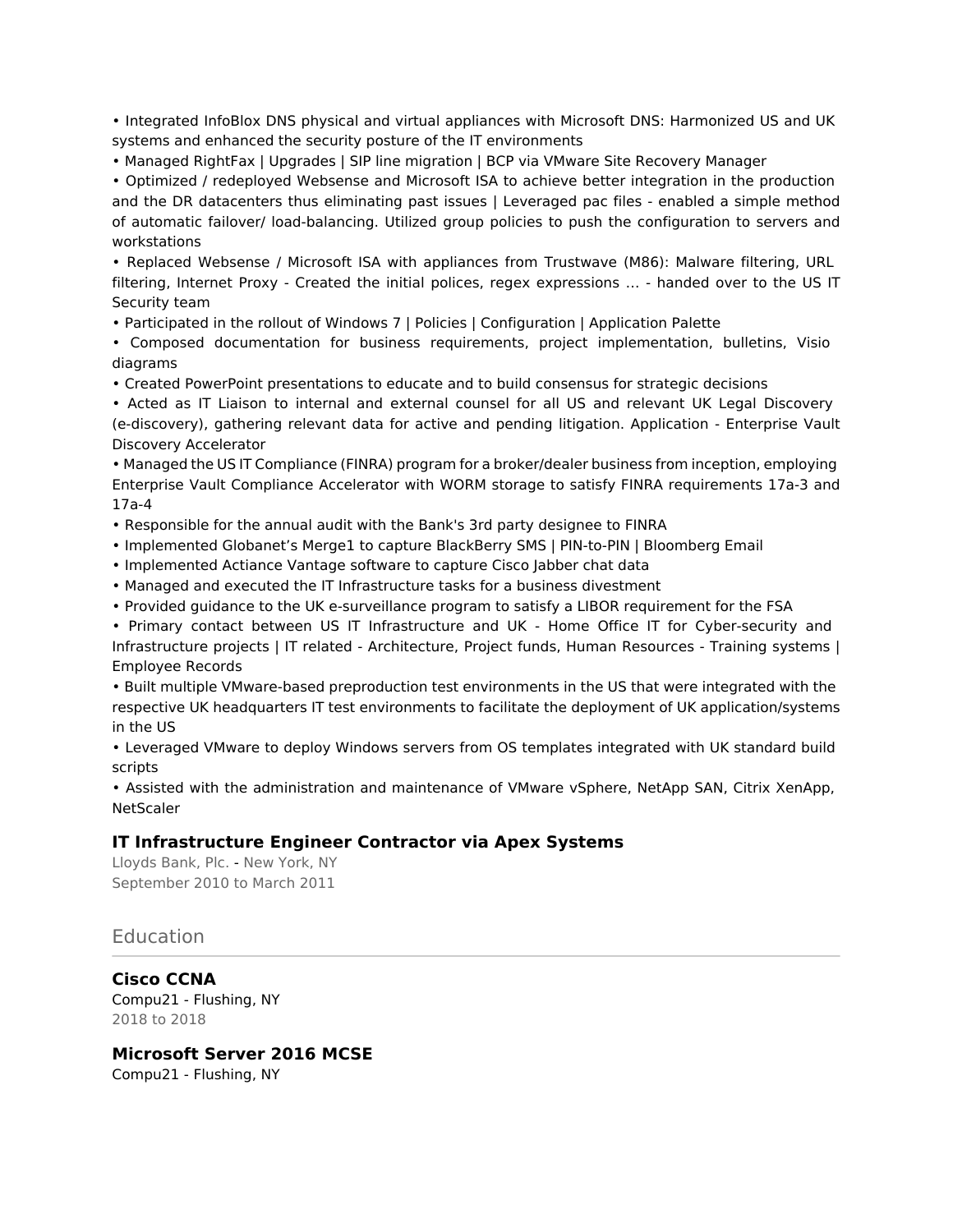2017 to 2017

#### **Cisco CCNA**

Cisco Networking Academy 2016 to 2016

#### **Citrix XenApp Training**

Global Knowledge - New York, NY 2013 to 2013

#### **Exchange 2013 Training - Core Solutions**

Global Knowledge 2013 to 2013

# **Exchange 2013 Training - Advanced Solutions**

Global Knowledge 2013 to 2013

#### **Electrical and Electronics Engineering**

Rutgers University New Brunswick - New Brunswick, NJ

#### **Skills**

- Windows Server 2022/2019/2016/2012/2008/2003 R2
- Exchange 2007/2003
- VMware
- Active Directory
- DNS
- Group Policy
- TCP-IP
- PowerShell
- Hyper-V
- DHCP
- Microsoft Exchange
- Linux
- Disaster Recovery
- System Administration

# Links

<https://www.garrigan.info>

Certifications and Licenses

**MCSE**